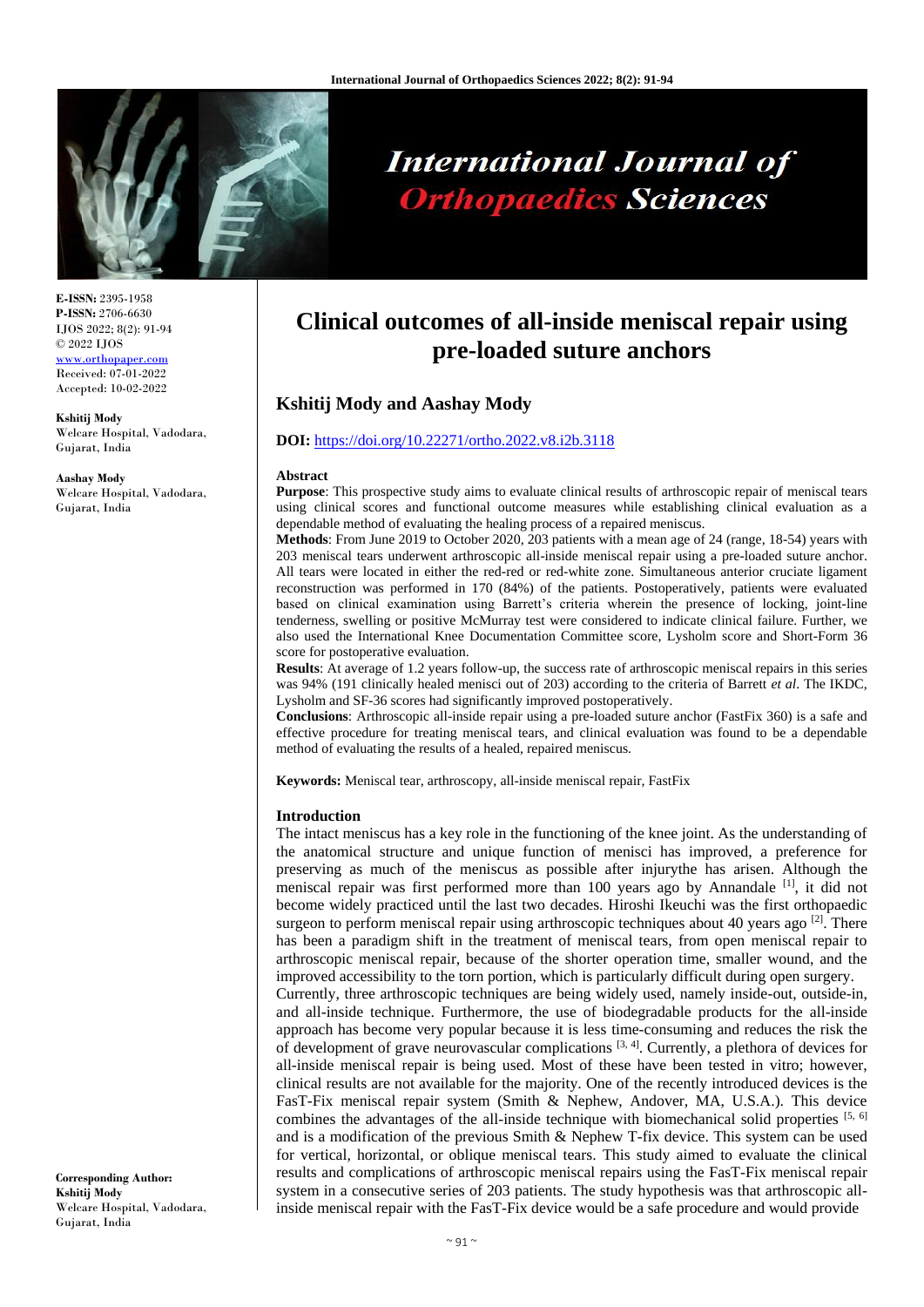good clinical results without major complications.

#### **Materials and Methods**

From June 2019 to October 2020, 203 arthroscopic meniscal repairs were performed using the FasT-Fix Meniscal Repair Suture System and the arthroscopic technique described below.

In this prospective study, pre-operative evaluation included assessment of any effusion of the injured knee joint, the joint's range of motion, the stability of knee joint, joint line the enderness, and an administration of the McMurray test. All patients had a magnetic resonance image (MRI) study of the injured knee. The inclusion criteria for this study were (1) a vertical full-thickness tear greater than 10 mm in length, (2) the location of the meniscal tear being less than 6 mm from the menisco-capsular junction  $[7]$ , (3) fixation of the meniscus solely with the FasT-Fix system, (4) no former meniscus surgery, (5) concomitant anterior cruciate ligament (ACL) injuries without any other ligament injuries and (6) no evidence of arthritis during arthroscopy. Isolated ACL deficient knees without concomitant collateral ligamentous injuries were reconstructed using a hamstring autograft at the time of meniscal repair.

Institutional Review Board approval was obtained before initiating the study. All patients gave their informed consent to participate.

The International Knee Documentation Committee (IKDC) questionnaire, Lysholm questionnaire and SF-36 forms were administered to every patient prior to surgery, at 6 months and 12 months post-operatively.

The all-inside meniscal repair and concurrent anterior cruciate reconstruction was performed where indicated. ACL reconstruction was performed in 170 (84%) of the patients.

Two orthopaedic surgeons performed all the surgeries and the same operative protocol was followed.

# **Surgical Technique**

After diagnostic arthroscopy, the morphology of the meniscus tear was determined. The tear length and the rim width were recorded at the time of surgery.

Meniscal tear site preparation was done using rasps and/or arthroscopic shavers to abrade and excoriate both sides of the tear and the peri-meniscal synovium. The meniscal depth probe was used to determine the desired depth limit by placing the tip at the meniscosynovial junction and width ofthe the meniscus was measured at the desired entry point for the delivery needle. The laser marks on the tip of the needle were used as a reference to adjust the length.

The FasT-Fix device contains two 5-mm Poly-L-Lactide Acid (PLLA) suture T-bar anchors with a pre-tied self-sliding knot comprised of No. 0 nonabsorbable USP braided polyester suture material.

FasT-Fix 360 delivery needle was inserted into the joint through the appropriate arthroscopic portal.

For a vertical mattress suture repair, the first implant (T1) was placed on the capsular side of the tear. The suture delivery needle was inserted into the capsule or into any remaining meniscal tissue on the *capsular* side of the tear. Keeping the delivery needle in position, the deployment slider was pushed forward to deploy T1. A "clicking" sound accompanied proper deployment of the implant. The deployment slider was then released and slowly withdrawn out of the meniscus. The entry point for a second (T2) implant was at least 5 mm from the tear site.

For a horizontal mattress suture repair, the first implant (T1)

was placed at the posterior location and the delivery needle was placed perpendicular to the tear at a minimum of 5 mm from the tear site on the inner meniscal fragment. The delivery needle was positioned more anteriorly along with the meniscal tear site for the insertion of the second limb of the horizontal mattress suture. A minimum width of 8 mm between the two insertion points was maintained.

The delivery needle was removed from the knee by pulling ththe e free end of suture out of the joint and advancing the sliding knot to reduce the meniscal tear, following which the knot was tightened.

Continuing to hold the suture taut, the suture cutter tip was pushed against the knot and the suture cut. The suture repair was now completed and closure was done. Sterile dressing over portal sites were applied and a long leg knee brace was applied over the operated limb before shifting the patient out of the Operation Theatre.

If the patient had an ACL tear, arthroscopic reconstruction was performed simultaneously using hamstring tendon grafts.

#### **Post-operative rehabilitation**

After the operation, patients with isolated meniscal repair starnon-weight-bearing motion immediately and full weight bearing was permitted at 6 weeks postoperatively. For patients who had meniscal repair with an ACL reconstruction, a hinged brace was used, a non-weight bearing motion was restricted to 0–60° for the first two weeks and the range of motion was increased to 0–90° for the next two weeks. Full weight-bearing and a full range of motion were permitted at 6 weeks. Jogging was permitted after 10 weeks. Unrestricted activity was permitted at 6 months for patients with isolated meniscal repair and at 9 months for patients with meniscal repair and an ACL reconstruction.

#### **Follow-up evaluation**

All patients had been evaluated preoperatively and this was repeated postoperatively at 6 months and 1 year. All patients were examined by an independent observer (first author) who was not involved in the surgery. According to Barrett's criteria [8], a repaired meniscus was considered healed if no joint-line tenderness or effusion was observed, and if the McMurray test was negative at the most recent follow-up. If one or more of these criteria was not met, the result was classified as a failure. The follow-up examination employed the following scoring systems: Lysholm Score, IKDC Score and SF-36 Score. These were used to assess the functional outcome of our patients at every follow up.

#### **Statistics**

Statistical analysis was conducted by an independent statistician who was not associated with the surgical team. A paired t test was used to compare the preoperative and postoperative IKDC scores, Lysholm scores and SF-36 component scores while the Wilcoxon signed rank test was used to compare VAS scores. A value of  $p < 0.05$  was considered statistically significant.

# **Results**

This prospective series consisted of 203 patients (149 men and 54 women). No patient loss occurred during follow-up in this series. The average age at the time of meniscal repair was 24.7 years (range, 18-54 years). The average follow-up period was 14 months (range, 12-16 months). There were 33 (16%) isolated meniscal tear repairs, and 170 (84%) tear repairs were combined with arthroscopic ACL reconstruction. 126 (62%)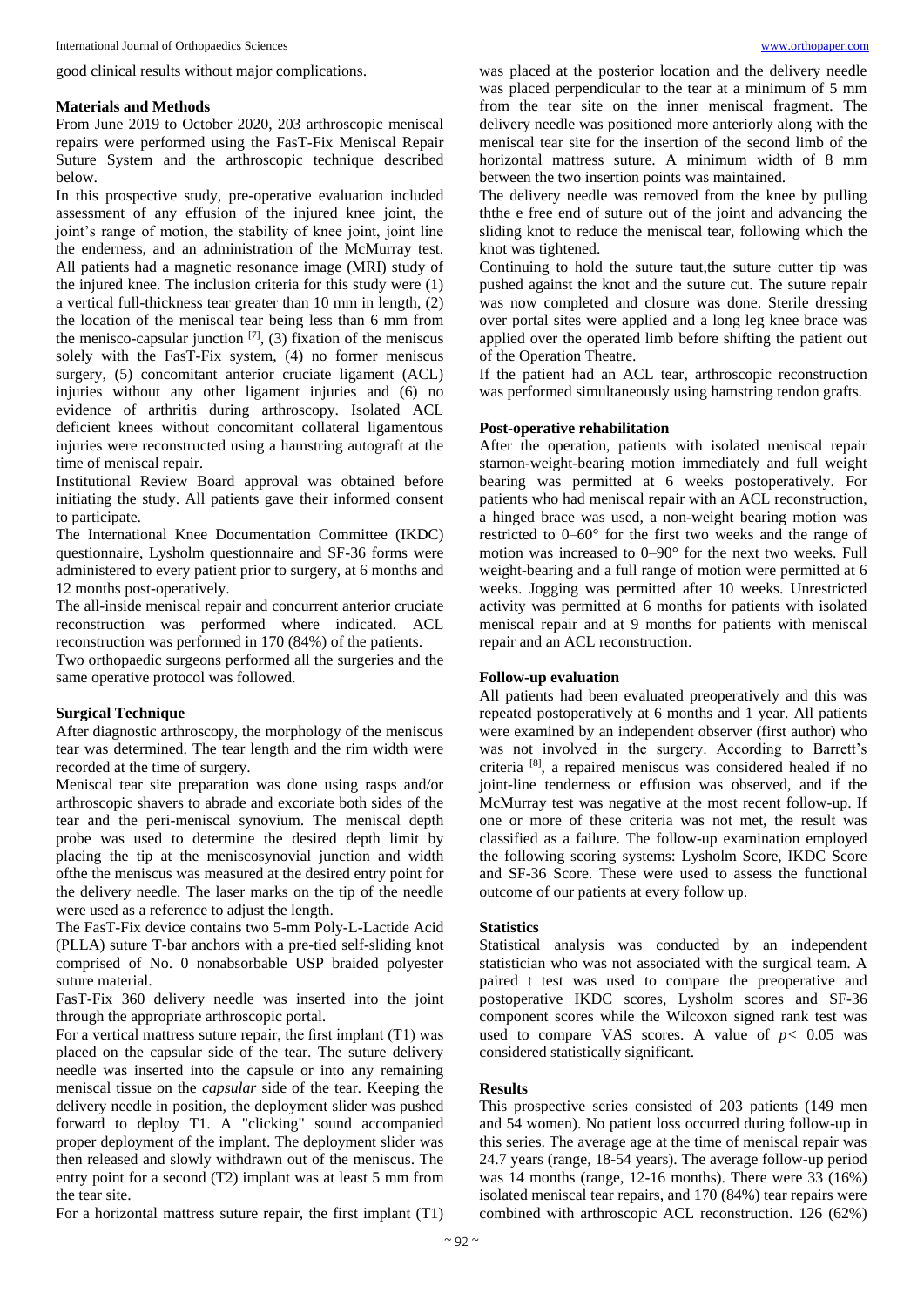meniscal tears were located within a rim width of less than 3 mm (red–red zone), whereas 77 (38%) were within a rim width of 3-6 mm (red-white zone). The meniscal tear morphologies were primarily vertical or vertical oblique configurations. Out of the 203 meniscal tears repaired, 182 of the tears were located in the posterior horn (89.7%), 18 were in the body (8.9%) and 3 were in the anterior horn (1.5%). There were 96 right knees (47%) and 107 left knees (53%). The medial meniscus was affected in 125 cases (62%) and the lateral meniscus in 78 cases (38%). At the most recent followup, no symptoms of meniscal tear as per Barrett's criteria were observed in 195 (96.1%) cases. 8 cases (3.9%) were considered as failures. Of these, 4 patients reported tenderness on joint-line palpation, 1 patient had locking episodes and 3 patients had a positive McMurray's test. However, no revision arthroscopy was determined to be necessary for these patients. Overall, the Lysholm score increased to a mean value of 85.39 (SD 12.97), which was statistically significant when compared with the preoperative mean value of 58.26 (SD 12.30) (*p<* 0.0001). 180 patients (88.6%) had an excellent or good outcome and 23 patients (11.4%) had a fair result. Preoperatively, the mean IKDC score was 37.38 (SD 7.01) whereas the postoperative mean value was 67.33 (SD 16.38), which was a statistically significant difference ( $p$ < 0.0001). A significant difference was observed between mean SF-36 component scores during the pre-operative phase compared to 6 months and 1 year post-operatively. All patients had returned to full-time work.

Intra-operative complications occurred in 2 patients. One patient had a FasT-Fix fixation failure during meniscal repair that was caused by a technical error; this was corrected by refixing with new FasT-Fix instrumentation during the same surgery. Another patient had tiny chondral injuries during the fixation procedure. There were no neurovascular or other major complications directly associated with the device. No complications were observed during the postoperative period.

# **Discussion**

The meniscus plays an important role in load transmission across the knee joint. In knee flexion and extension, nearly 85% and 50% of the respective compressive loads are transmitted through the menisci [9]. Partial meniscectomy dramatically increases the contact pressures in the knee. The contact pressure increases 350% if 15% to 34% of the meniscus tissue is removed [10]. Moreover, the meniscus contributes to knee proprioception, lubrication and cartilage nutrition, and provides secondary anteroposterior knee joint stability [11-13]. Thus, surgeons should preserve as much of the meniscal tissue as possible, because even partial meniscectomy is associated with early degenerative osteoarthritis [14, 15] .

The arthroscopic all-inside technique for meniscal repair has the advantages of less surgical time and ease of performance. This technique has become the mainstay of a recent meniscus repair treatment. Many kinds of all-inside meniscal repair devices on the market including meniscal arrows, darts, screws, staples, and other suture devices. Jesus *et al*. have performed an evidence-based review of the outcomes of allinside meniscal repair devices  $[16]$ , and the failure rates were found to range from 0% to 43.5%. According to the most recent studies, the success rate for the Meniscus Arrow ranges from 88% to 95%, according to the

most recent studies  $[17, 18, 19]$ . The healing rate with the T-Fix system has been reported to be nearly 90% [20]. Laprell *et al*. reported a success rate of 86% for the Mitek meniscal repair system [21].

Barber *et al*. used various all-inside meniscal repair devices in adult porcine menisci to compare biomechanical strength [5]. Both vertical or horizontal FasTFix devices showed the best results compared with the others, including Darts, RapidLoc, and Arthrotek sutures. Borden *et al*. used cadaver knees to test the biomechanical strength of FasT-Fix and Meniscal Arrows under cyclic loading [6]. FasT-Fix completed the cyclic loading with greater strength compared to the Meniscal Arrows. Yavuz *et al*. also had good results for biomechanical strength when using FasTFix in a cadaver study  $[22]$ . The results described above showed that FasT-Fix had greater strength and durability under cyclic loading compared to the other all-inside repair devices that are currently available. Kotsovolos *et al*. reported the clinical results of 61 menisci repaired using the FasT-Fix meniscal repair system after an average follow-up period of 18 months  $[23]$ . The success rate in their series was 90% (55 clinically healed menisci out of 61) according to the criteria of Barrett *et al*. [8], and 51 patients (88%) had an excellent or good result.

In the present series, evaluation of meniscal healing was done by clinical examination. However, strict criteria were used to identify a clinical result as a success (Barrets criteria). For example, patients who had occasional soreness or minor symptoms in our study population were classified as failures, although their symptoms were not intense enough to require revision surgery. Morgan *et al*. showed that a clinical examination is a reliable method of evaluating the status of repaired menisci [24]. In that study, clinical examination accurately predicted all failures identified by second-look arthroscopy, with no false positives.

In our study, we studied and analysed 203 meniscal repairs and found a statistically significant difference between the pre-operative and post-operative IKDC scores, Lysholm scores, SF-36 scores and VAS scores. The success rate of arthroscopic meniscal repairs in this series was 94% (191 clinically healed menisci out of 203) according to the criteria of Barrett *et al*. These results were comparable to results of existing literature on functional outcomes of arthroscopic meniscal repair.

An important finding in our study was that there were very low complication rates directly associated with the device in the present series, such as broken implants, synovitis, or migration of the implants, as compared to complication rates of other devices. Complications occurred in 2 of our patients in the series, but these were due to technical errors (fixation failure and mild chondral injury).

The strength of our study is the large series of prospectively recruited patients without any loss to follow-up, the surgery having been performed by the same two surgeons and the clinical results examined by an independent observer.

We acknowledge that the present study determines the early clinical results of all-inside meniscal repairs using the previously described device and technique, whereas clinical issues such as meniscal tears could possibly also have late implications like osteoarthritis in the medium-term (5 years) or long-term.

In conclusion, arthroscopic all-inside repair with the FasT-Fix device appears to be a safe and effective procedure with a high success rate. There were no neurovascular or other major complications directly associated with the use of the device.